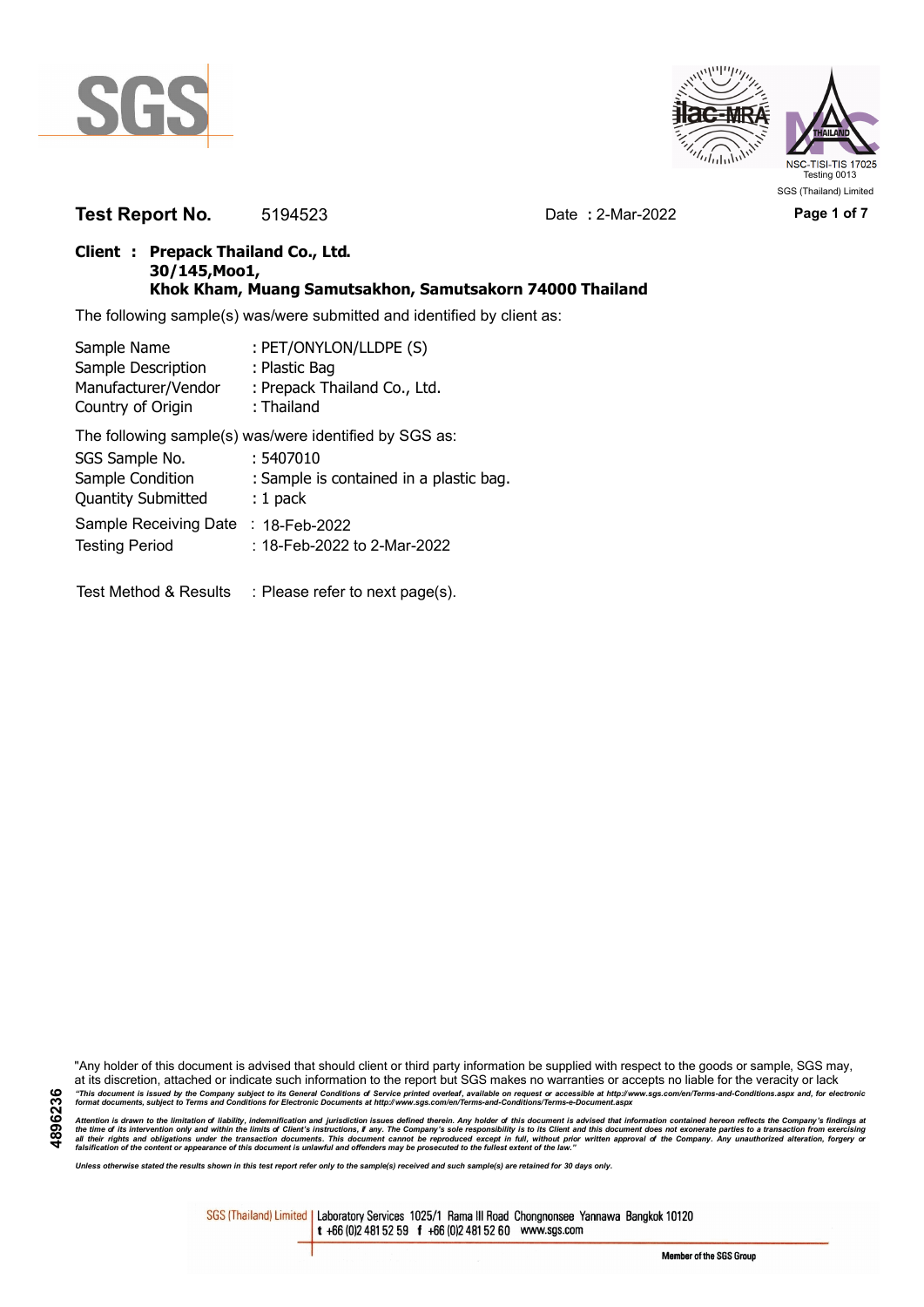



# **Test Report No.** 5194523 Date **:** 2-Mar-2022 **Page 2 of 7**

## **Test Requested & Result Summary**

Test Requested : Please refer to the result summary (Test parameter(s) was/were selected by client).

Result Summary:

| <b>Test Requested</b>                                                                                                                 | Conclusion  |
|---------------------------------------------------------------------------------------------------------------------------------------|-------------|
| (1) Notification of the Ministry of Public Health (No.295) B.E. 2548 (2005):<br>Qualities or standard for container made from plastic |             |
| a) Polyethylene (PE)                                                                                                                  |             |
| 1. Lead content                                                                                                                       | <b>PASS</b> |
| 2. Cadmium content                                                                                                                    | <b>PASS</b> |
| 3. Heavy metal (as lead) in 4% concentrated acetic acid extraction                                                                    | <b>PASS</b> |
| 4. Quantity of potassium Permanganate Consumed                                                                                        | <b>PASS</b> |
| 5. Residue after Evaporation Test                                                                                                     | <b>PASS</b> |
| 6. Migration of color Extraction                                                                                                      | <b>PASS</b> |
| (2) Additional request by client's                                                                                                    |             |
| 1. Germanium (Elution)                                                                                                                | See result  |
| 2. Antimony (Elution)                                                                                                                 | See result  |

## Remark:

1.Test results in this report are applicable for the item tested and reflects the tested sample as received. 2.The decision rules based on simple acceptance which the probability of false accept may be as high as 50% in case the results is exactly on the tolerance limit.

## **Signed for and on behalf of SGS (Thailand) Limited**

**Rutchuporn Moungsom Laboratory manager - Hardgood**

"Any holder of this document is advised that should client or third party information be supplied with respect to the goods or sample, SGS may, at its discretion, attached or indicate such information to the report but SGS makes no warranties or accepts no liable for the veracity or lack "This document is issued by the Company subject to its General Conditions of Service printed overleaf, available on request or accessible at http://www.sgs.com/en/Terms-and-Conditions.aspx and, for electronic<br>format docume

Attention is drawn to the limitation of liability, indemnification and jurisdiction issues defined therein. Any holder of this document is advised that information contained hereon reflects the Company's findings at<br>all th

*Unless otherwise stated the results shown in this test report refer only to the sample(s) received and such sample(s) are retained for 30 days only.*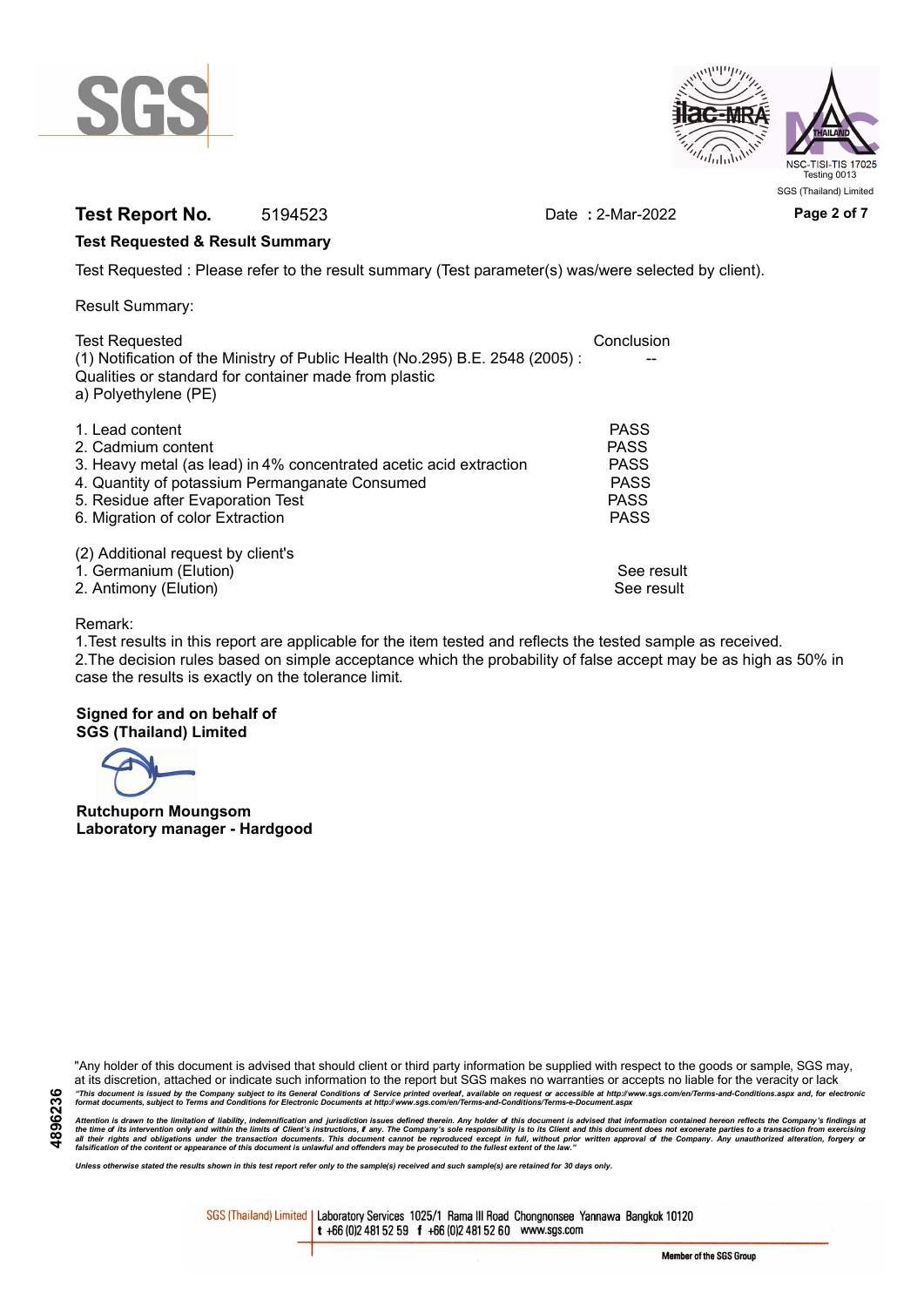



# **Test Report No.** 5194523 Date **:** 2-Mar-2022 **Page 3 of 7**

**TEST RESULTS**

**(1) Notification of the Ministry of Public Health (No.295) B.E. 2548 (2005) : Qualities or standard for container made from plastic.**

#### **a) Polyethylene (PE)**

### **Qualities and standard of plastic**

Method : With reference to TIS 656: 2556. Analysis was performed by ICP-OES.

| <b>Details</b>     | Result (1)<br>(mg/kg) | <b>Limit of Quantitative</b><br>(mg/kg) | <b>Permissible Limit</b><br>(mg/kg) |
|--------------------|-----------------------|-----------------------------------------|-------------------------------------|
| Lead content***    |                       | 2.0                                     | 100                                 |
| Cadmium content*** |                       | 2.0                                     | 100                                 |

Sample Description :

1. Clear plastic bag

Note :

**4896236**

1. mg/kg = milligram per kilogram  $2. <$  = Less than

"Any holder of this document is advised that should client or third party information be supplied with respect to the goods or sample, SGS may, at its discretion, attached or indicate such information to the report but SGS makes no warranties or accepts no liable for the veracity or lack "This document is issued by the Company subject to its General Conditions of Service printed overleaf, available on request or accessible at http://www.sgs.com/en/Terms-and-Conditions.aspx and, for electronic<br>format docume

Attention is drawn to the limitation of liability, indemnification and jurisdiction issues defined therein. Any holder of this document is advised that information contained hereon reflects the Company's findings at<br>all th

*Unless otherwise stated the results shown in this test report refer only to the sample(s) received and such sample(s) are retained for 30 days only.*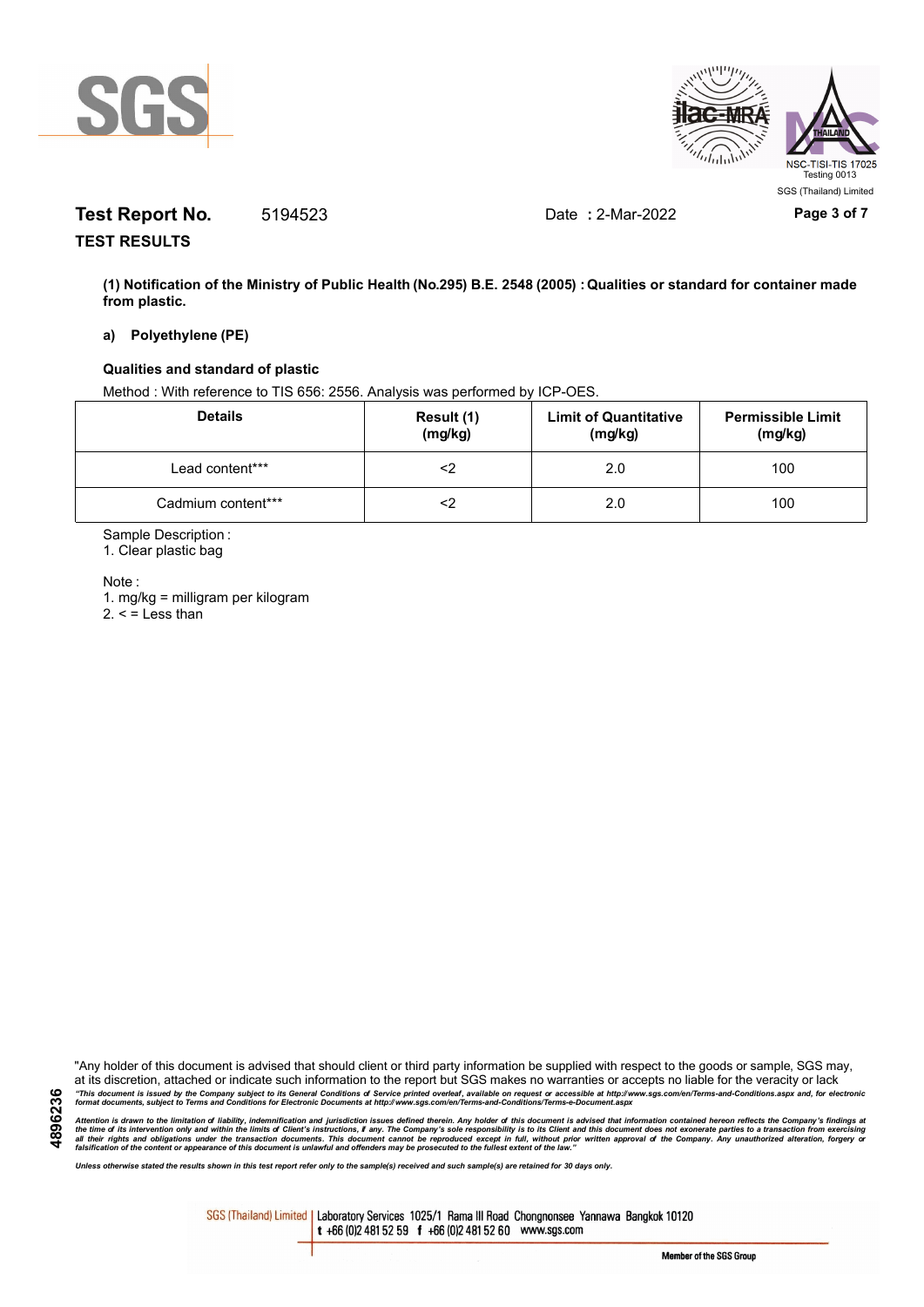



## **Test Report No.** 5194523 Date **:** 2-Mar-2022 **Page 4 of 7**

#### **TEST RESULTS**

## **Qualities and standard of dissemination**

Method : With reference to TIS 656: 2556.

| <b>Details</b>                                                                      | Test Condition <sup>^</sup>                | Result (1)<br>(mg/dm3) | Limit of Quantitative<br>(mg/dm3) | <b>Permissible Limit</b><br>(mg/dm3) |
|-------------------------------------------------------------------------------------|--------------------------------------------|------------------------|-----------------------------------|--------------------------------------|
| Heavy metal (calculated as lead) in<br>4% concentrated acetic acid<br>extraction*** | 30 minute at<br>60 degree C                | $<$ 1                  |                                   |                                      |
| Potassium permanganate used for<br>reaction in water extraction***                  | 30 minute at<br>60 degree C                | $<$ 1                  | 1.0                               | 10                                   |
| Residue substances which is<br>evaporate in water***                                | 30 minute at<br>60 degree C                | $3$                    | 3.0                               | 30                                   |
| Residue substances which is<br>evaporate in 4% concentrated acetic<br>acid***       | 30 minute at<br>60 degree C                | <3                     | 3.0                               | 30                                   |
| Residue substances which is<br>evaporate in 20% concentrated<br>alcohol***          | 30 minute at<br>60 degree C                | $<$ 3                  | 3.0                               | 30                                   |
| Residue substances from volatile<br>matters in normal heptane***                    | Room temperature<br>(1 hr. at 25 degree C) | $3$                    | 3.0                               | 150                                  |

Sample Description :

1. Clear plastic bag with multicolor printed (inside)

Note :

1. mg/dm3 = milligram per cubic decimeter

2. Degree C = degree Celsius

 $3. <$  = Less than

Remark :

1.  $^{\circ}$  = In case of the use at temperature not higher than 100 degree Celsius

"Any holder of this document is advised that should client or third party information be supplied with respect to the goods or sample, SGS may, at its discretion, attached or indicate such information to the report but SGS makes no warranties or accepts no liable for the veracity or lack "This document is issued by the Company subject to its General Conditions of Service printed overleaf, available on request or accessible at http://www.sgs.com/en/Terms-and-Conditions.aspx and, for electronic<br>format docume

Attention is drawn to the limitation of liability, indemnification and jurisdiction issues defined therein. Any holder of this document is advised that information contained hereon reflects the Company's findings at<br>all th

*Unless otherwise stated the results shown in this test report refer only to the sample(s) received and such sample(s) are retained for 30 days only.*

SGS (Thailand) Limited | Laboratory Services 1025/1 Rama III Road Chongnonsee Yannawa Bangkok 10120 t +66 (0)2 481 52 59 f +66 (0)2 481 52 60 www.sgs.com

Member of the SGS Group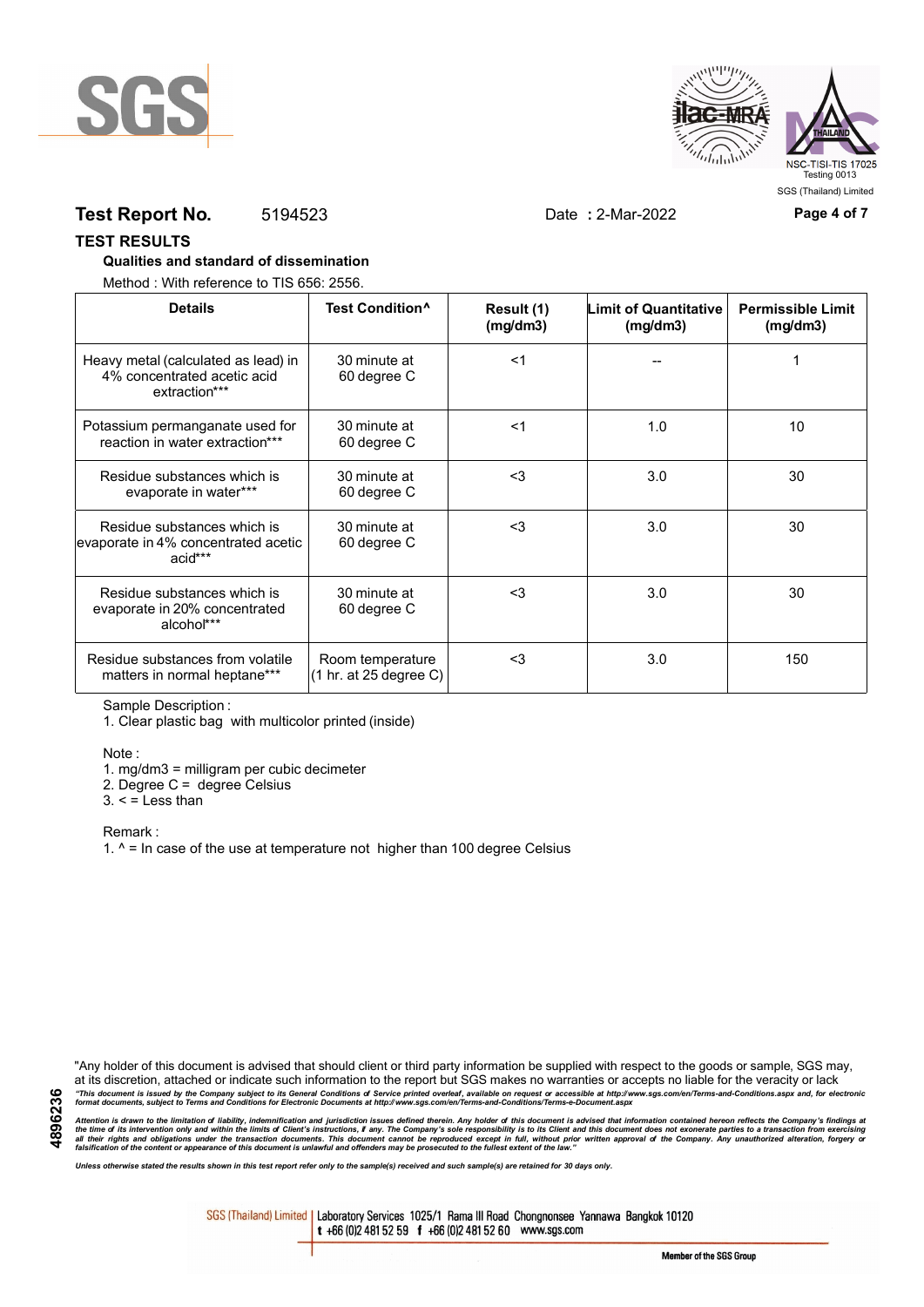



## **Test Report No.** 5194523 Date **:** 2-Mar-2022 **Page 5 of 7**

**TEST RESULTS**

#### **Qualities and standard of dissemination**

Test Method : With reference to TIS 655 -1 : 2553

| <b>Details</b>                         | Test Condition <sup>^</sup> | Result (1)                      | <b>Permissible Limit</b> |
|----------------------------------------|-----------------------------|---------------------------------|--------------------------|
| Migration of color extract by water*** | 30 minute at<br>60 degree C | <b>Negative</b><br>(See Note 2) | Negative                 |
| Migration of color extract by          | 30 minute at                | Negative                        | <b>Negative</b>          |
| 4% concentrated acetic acid***         | 60 degree C                 | (See Note 2)                    |                          |
| Migration of color extract by          | 30 minute at                | Negative                        | <b>Negative</b>          |
| 20% concentrated alcohol***            | 60 degree C                 | (See Note 2)                    |                          |
| Migration of color extract by          | Room temperature            | <b>Negative</b>                 | Negative                 |
| normal heptanes***                     | (1 hr. at 25 degree C)      | (See Note 2)                    |                          |

Sample Description :

1. Clear plastic bag with multicolor printed (inside)

Note :

1. Degree C = degree Celsius

2. "Negative" mean it's not presence of color migration/ "Positive" mean it's presence of color migration

Remark :

1.  $^{\circ}$  = In case of the use at temperature not higher than 100 degree Celsius

"Any holder of this document is advised that should client or third party information be supplied with respect to the goods or sample, SGS may, at its discretion, attached or indicate such information to the report but SGS makes no warranties or accepts no liable for the veracity or lack "This document is issued by the Company subject to its General Conditions of Service printed overleaf, available on request or accessible at http://www.sgs.com/en/Terms-and-Conditions.aspx and, for electronic<br>format docume

Attention is drawn to the limitation of liability, indemnification and jurisdiction issues defined therein. Any holder of this document is advised that information contained hereon reflects the Company's findings at<br>all th

*Unless otherwise stated the results shown in this test report refer only to the sample(s) received and such sample(s) are retained for 30 days only.*

SGS (Thailand) Limited | Laboratory Services 1025/1 Rama III Road Chongnonsee Yannawa Bangkok 10120 t +66 (0)2 481 52 59 f +66 (0)2 481 52 60 www.sgs.com

**4896236**

Member of the SGS Group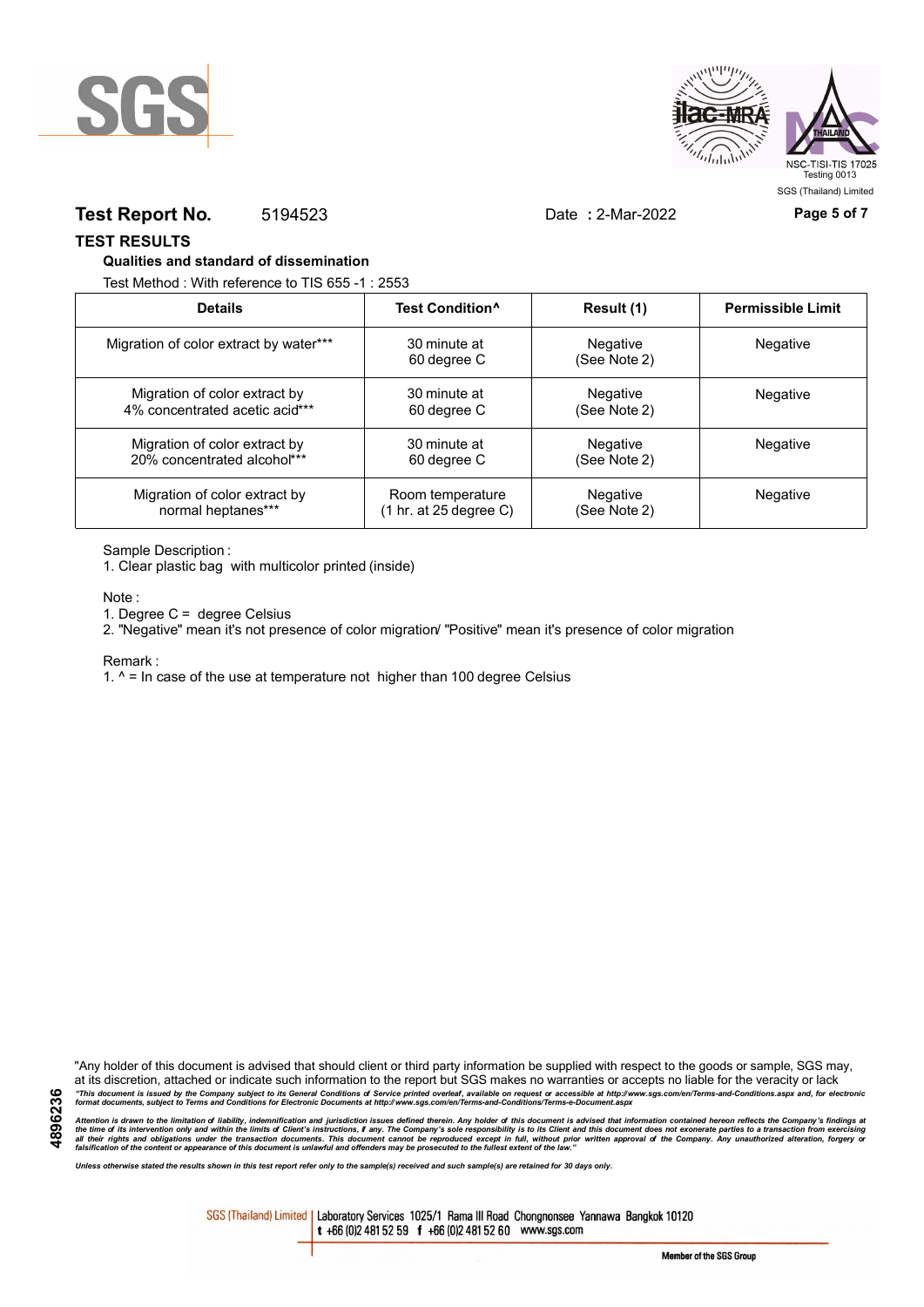



## **Test Report No.** 5194523 Date **:** 2-Mar-2022 **Page 6 of 7**

## **TEST RESULTS**

## **(2) Additional request by client's**

## **Qualities and standard of dissemination**

Method : With reference to TIS 656: 2556

| <b>Details</b> | Test Condition <sup>^</sup> | Result (1)<br>(mg/dm3) | Limit of Quantitative   Permissible Limit#<br>(mg/dm3) | (mg/dm3) |
|----------------|-----------------------------|------------------------|--------------------------------------------------------|----------|
| Antimony**     | 30 minute at<br>60 degree C | < 0.02                 | 0.02                                                   | 0.05     |
| Germanium**    | 30 minute at<br>60 degree C | < 0.02                 | 0.02                                                   | 0.10     |

Sample Description :

1. Clear plastic bag with multicolor printed (inside)

Note :

1. mg/dm3 = milligram per cubic decimeter

2. Degree C = degree Celsius

 $3. <$  = Less than

#### Remark :

1.  $^{\circ}$  = In case of the use at temperature not higher than 100 degree Celsius.

2.# = Permissible limit is quoted from Notification of the Ministry of Public Health (No.295) B.E. 2548 (2005) :Qualities or standard for container made from plastic,Polyethylene terephtalate (PET).

3. Test condition & simulant were specified by client.

Remark:

1.The test item(s) marked \*\* on test report is/are analyzed at SGS (Thailand) Limited, address: 41/16-20 and 41/23 Soi Rama III 59, Rama III road, Chongnonsee, Yannawa, Bangkok but not included in the NSC-ONSC accreditation scope. 2.The test item(s) marked \*\*\* on test report is/are analyzed at SGS (Thailand) Limited, address: 41/16-20 and 41/23 Soi Rama III 59, Rama III road, Chongnonsee, Yannawa, Bangkok.

**4896236**

"Any holder of this document is advised that should client or third party information be supplied with respect to the goods or sample, SGS may, at its discretion, attached or indicate such information to the report but SGS makes no warranties or accepts no liable for the veracity or lack "This document is issued by the Company subject to its General Conditions of Service printed overleaf, available on request or accessible at http://www.sgs.com/en/Terms-and-Conditions.aspx and, for electronic<br>format docume

Attention is drawn to the limitation of liability, indemnification and jurisdiction issues defined therein. Any holder of this document is advised that information contained hereon reflects the Company's findings at<br>all th

*Unless otherwise stated the results shown in this test report refer only to the sample(s) received and such sample(s) are retained for 30 days only.*